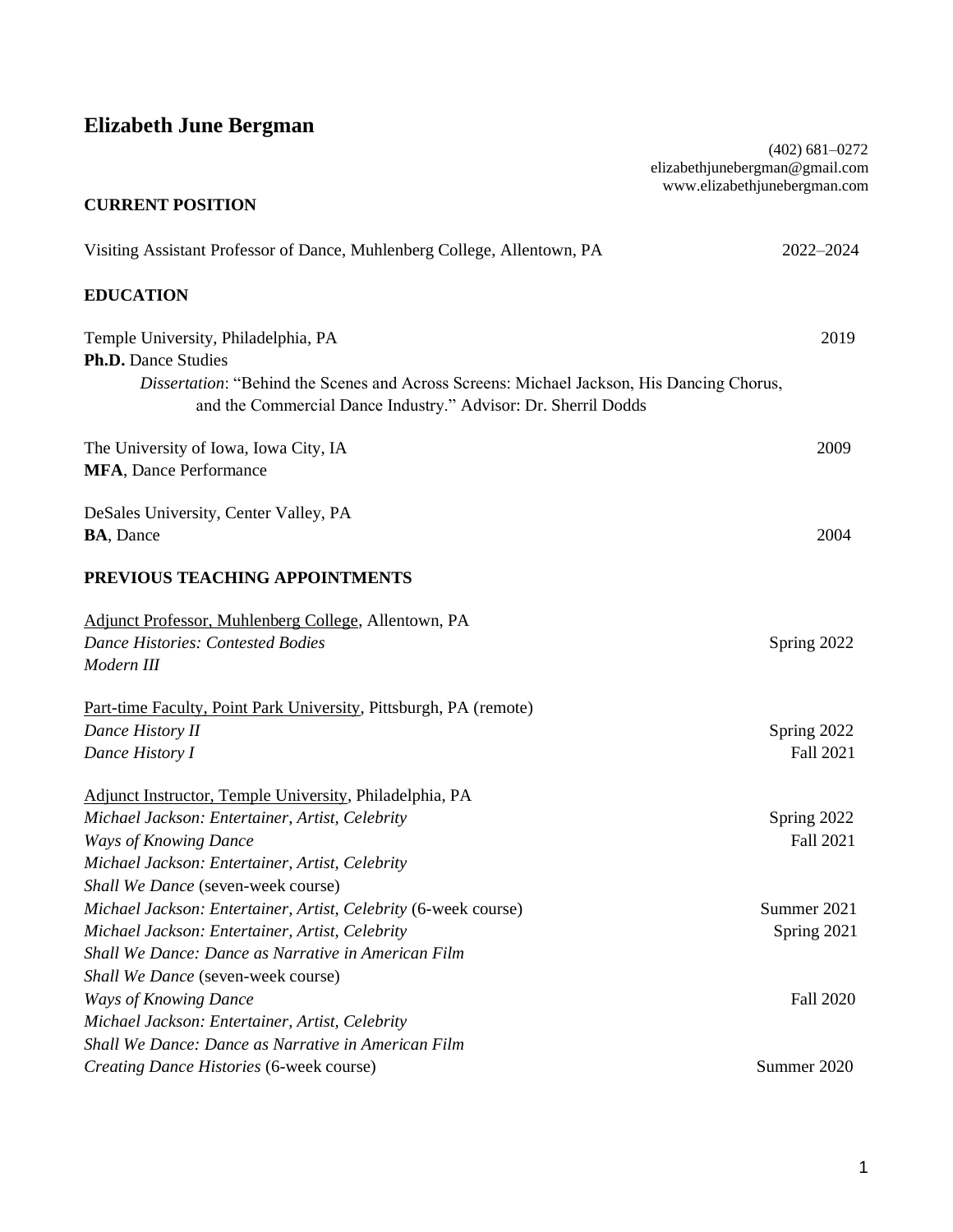| <b>Creating Dance Histories</b>                                                                   | Spring 2020                         |
|---------------------------------------------------------------------------------------------------|-------------------------------------|
| Michael Jackson: Entertainer, Artist, Celebrity                                                   |                                     |
| Shall We Dance: Dance as Narrative in American Film (seven-week course)                           |                                     |
|                                                                                                   |                                     |
| Adjunct Professor, Muhlenberg College, Allentown, PA                                              |                                     |
| Modern Dance III (team taught with Christina Eltvedt)                                             | Fall 2021                           |
| Modern Dance IV (team taught with Christina Eltvedt)                                              |                                     |
| Lecturer, Bryn Mawr College, Bryn Mawr, PA                                                        |                                     |
| <b>Dancing Histories/Writing Dance</b>                                                            | <b>Fall 2020</b>                    |
| Teaching Assistant, Temple University, Philadelphia PA                                            |                                     |
| Michael Jackson: Entertainer, Artist, Celebrity                                                   | Spring 2018, Fall 2017, Spring 2017 |
| -I developed this interdisciplinary undergraduate elective under the advisement of Sherril Dodds. |                                     |
|                                                                                                   |                                     |
| Adjunct Faculty, The University of Iowa, Iowa City, IA                                            |                                     |
| Dance History: Baroque to Contemporary                                                            | Spring 2015                         |
| Topics in Body Conditioning: Yoga                                                                 |                                     |
| <b>Introduction to Dance Studies</b>                                                              | Fall 2012                           |
| Beginning ballet (maternity substitute 1/2 semester)                                              | Spring 2011                         |
| Teaching Assistant, The University of Iowa, Iowa City, IA                                         |                                     |
| Dance History: Baroque to Contemporary (with Dr. Rebekah Kowal)                                   | Spring 2009                         |
| <b>Continuing Ballet</b>                                                                          |                                     |
| <b>Intermediate Ballet</b>                                                                        | <b>Fall 2008</b>                    |
| <b>Beginning Ballet</b>                                                                           | <b>Fall 2008</b>                    |
| Dance and Society (with Dr. Rebekah Kowal)                                                        |                                     |
| Intermediate Ballet                                                                               | Spring 2007                         |

#### **PUBLICATIONS**

"*Dammn Baby!:* Janet Jackson Dances Pop Feminism." Forthcoming. In *Dance in U.S. Popular Culture*, edited by Jennifer Atkins. New York: Routledge.

"A Generic Essay about Dance and Performance." March 31, 2022. In *MN Artists*, a platform of the Walker Arts Center, edited by Emily Gastineau. [https://mnartists.walkerart.org/a-generic-dance-essay.](https://mnartists.walkerart.org/a-generic-dance-essay) Minneapolis, Minnesota.

"Annotated Bibliography." 2019. In *The Bloomsbury Companion to Dance Studies*, edited by Sherril Dodds, 407– 419. London: Bloomsbury.

"Dancing Cross-Cultural Understanding: Michael Jackson's Vision of Kinesthetic Empathy in *Black or White*." In *Michael Jackson: Artist, Advocate, Provocateur*, edited by Toni Bowers and Willa Stillwater. \*Article was accepted for publication and went through revisions prior to project's cancellation.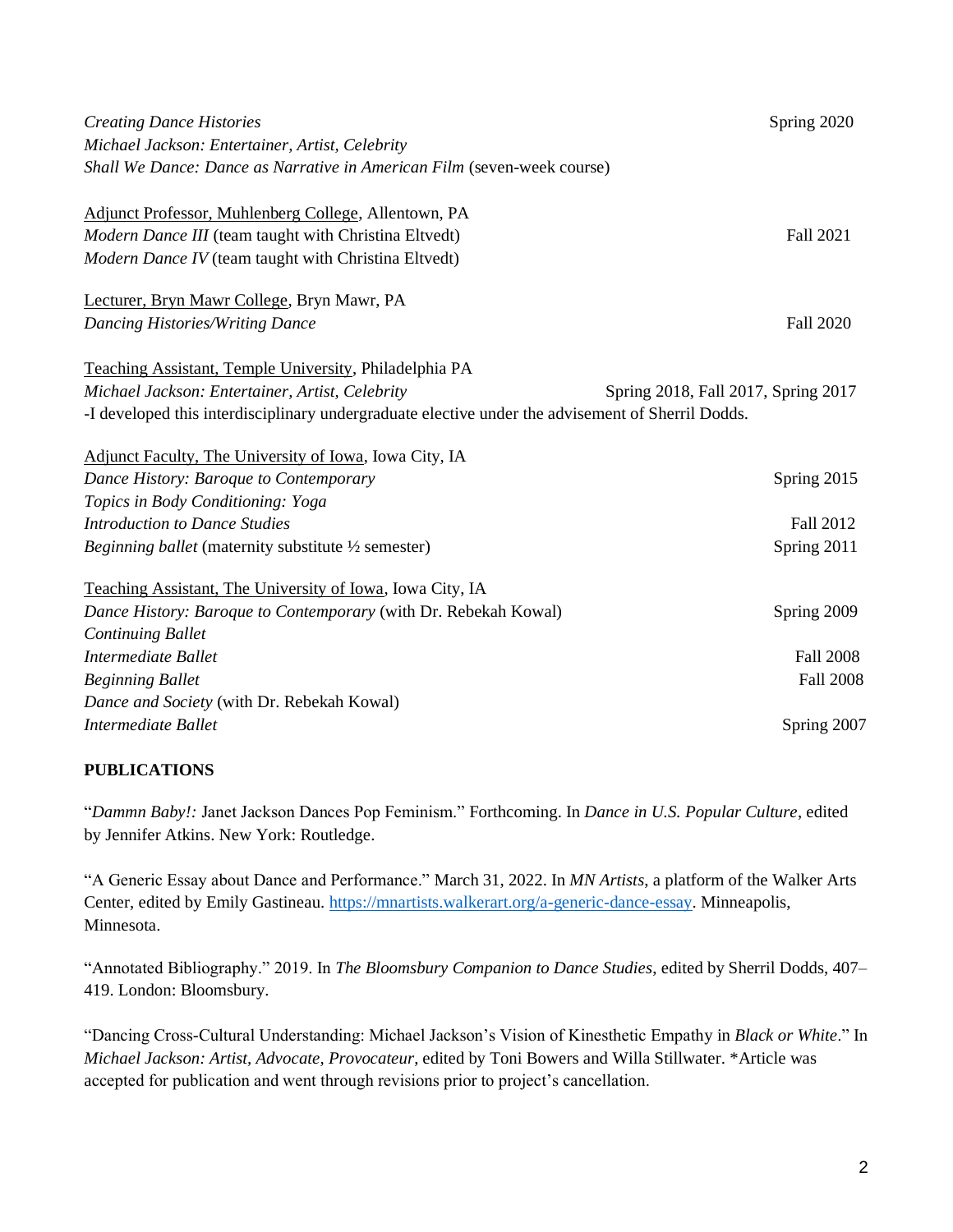#### **PEER-REVIEWING**

*The International Journal of Screendance*, *Dance Research Journal*

# **GUEST TEACHING, LECTURING, AND MOVEMENT CLASSES IN HIGHER EDUCATION**

| <b>Muhlenberg College</b>                                                                 |               |
|-------------------------------------------------------------------------------------------|---------------|
| "Dance Research: A Personal and Professional Journey" Dance Practices I,                  | 2021          |
| co-taught by Megan Flynn, Natalie Gotter, Randall Smith, and Heidi Cruz-Austin            |               |
| <b>Temple University</b>                                                                  |               |
| "Music Videos and Commercial Dance," Pritika Argwal's section of Shall We Dance           | 2021          |
| Shana Goldin-Perschbacher's graduate seminar Intersectionality Identity Studies in Music  | 2020          |
| "Intertextuality and the Movie Musical," Pritika Argwal's section of Shall We Dance       | 2019          |
| "Social Dance," Christina Eltvedt's section of Philadelphia Dance Experience              | 2019          |
| The University of Iowa                                                                    |               |
| "Sex and the Social Body," Rebekah Kowal's undergraduate course Dance and Society         | 2015          |
| "The History of Modern Yoga," Charlotte Adam's Yoga Teacher Training course               | 2015          |
| Guest instructor in Majors Ballet I, II, III and Modern II                                | 2015          |
| Guest instructor in Majors Ballet I, II, III, Majors Modern I and II, Improvisation I,    | $2011 - 2013$ |
| Dance History: Baroque to Contemporary, Freshman Seminar,                                 |               |
| and graduate courses Contemporary Dance Scene and Theories of the Body                    |               |
| DeSales University: Contemporary Class                                                    | 2014          |
| Creighton University: Contemporary/Modern Class                                           | 2014          |
| University of New Mexico: Improvisation Class                                             | 2012          |
| ADJUDICATED CONFERENCE PRESENTATIONS                                                      |               |
| "Everybody, Come on, Dance and Sing": Madonna, Multiculturalism, and                      | 2022          |
| Consumerism in Commercial Dance," Popular Culture Association national conference, online |               |
| "She Brought Us to the Forefront": Madonna, Backup Dancers,                               | 2021          |
| and Methodological Interventions in the Study of Commercial Dance,"                       |               |
| Mid-Atlantic Popular Culture Association Conference, online                               |               |
| "The Politics of Labor: Activism and Advocacy in the Commercial Dance Industry,"          | 2021          |
| part of the organized panel, "Dancing Labor: Precarity, Rights, and Privilege             |               |
| Across For-profit and Non-profit Dance Fields," Galvanizing Dance/Studies,                |               |
| Dance Studies Association Conference, Rutgers University, New Brunswick, NJ               |               |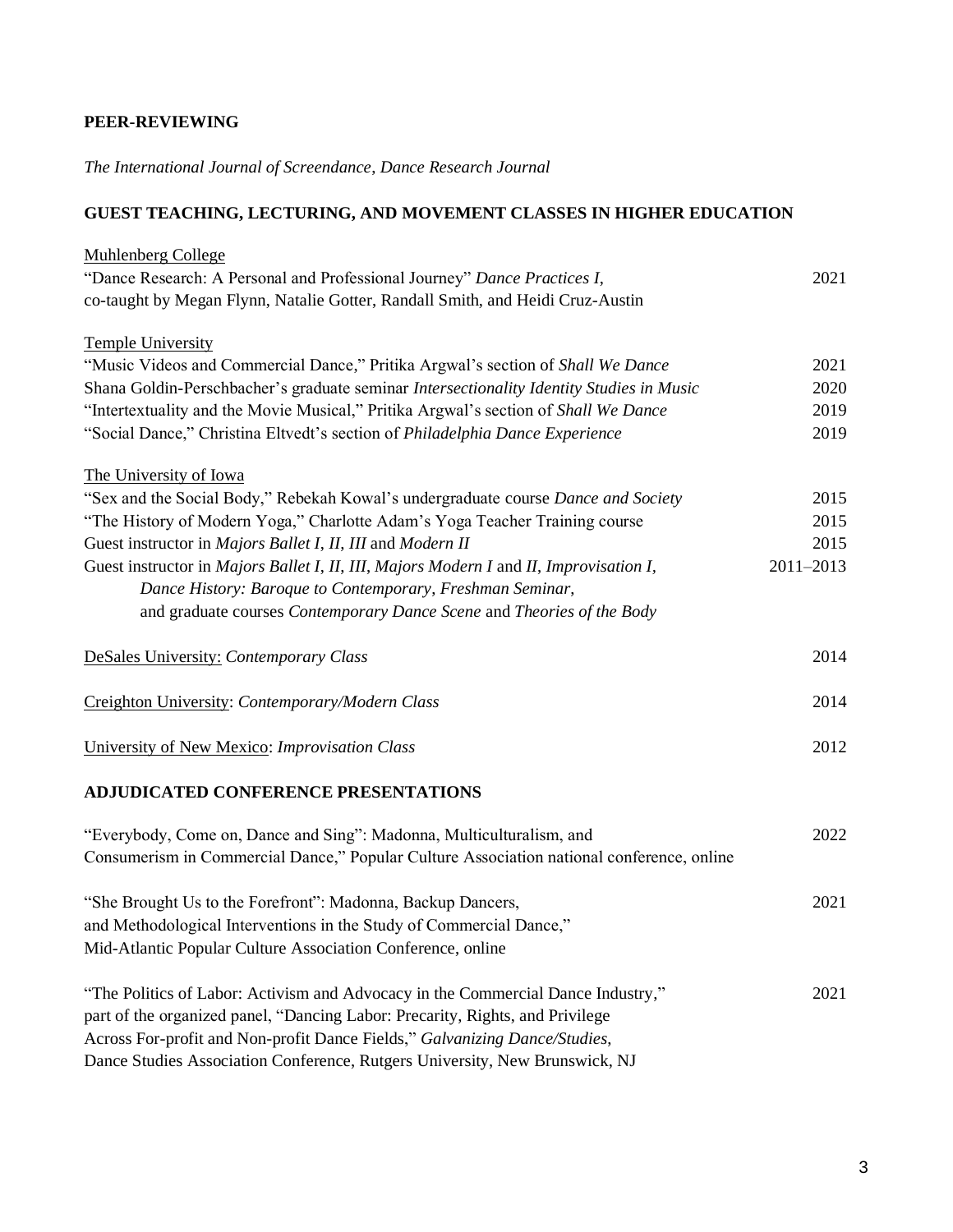| "Staging Commercial Crossover: Popular Dance on The Jacksons Variety Show (1976–1977),"<br>Popular Culture Association National Conference, Boston, MA/online                                                                                                                                                                               | 2021 |
|---------------------------------------------------------------------------------------------------------------------------------------------------------------------------------------------------------------------------------------------------------------------------------------------------------------------------------------------|------|
| "You Are With The Star, You Are Not The Star: A Genealogy of the Chorus<br>in American Musical Entertainment," part of the organized panel<br>"Choreographers at the Wheel: Dancing Ensembles Who Drive a Musical Production,"<br>Drive, Association for Theatre in Higher Education Conference, Detroit, MI<br>*Cancelled due to COVID-19. | 2020 |
| "Something's Coming, Something Good: Universalism, Colorblindness,<br>and the Los Angeles Commercial Dance Industry,"<br>Popular Culture Association National Conference, Philadelphia, PA<br>*Cancelled due to COVID-19.                                                                                                                   | 2020 |
| Panel participant, "One Singular Sensation?: Unison as Common<br>in Commercial Screendance Practices," Dancing in Common,<br>Dance Studies Association Conference, Northwestern University, Evanston, IL                                                                                                                                    | 2019 |
| "Remembering and Forgetting: Smooth Criminal's Cultural Histories,<br>Global Circulations, and Counter-memories," Memory, Migration and Movement,<br>PoPMoves Conference, Université de Paris Nanterre, Paris, FR                                                                                                                           | 2018 |
| "Dancing History and Race in Smooth Criminal," Popular Music, Popular Movement(s)<br>Graduate Students' Conference, Case Western University, Cleveland, OH                                                                                                                                                                                  | 2018 |
| "Intertextuality and Belonging in Michael Jackson's BAD," part of the organized panel<br>"Transmissions, Traces, and (Hi)stories of (Be)longing on the Popular Screen,"<br>Transmissions and Traces: Rendering Dance, Dance Studies Association Conference,<br>The Ohio State University, Columbus, OH                                      | 2017 |
| Participant in a working group with Dr. Thomas F. DeFrantz<br>Approaching Dance: Transdisciplinary Methodologies and Modalities of the Moving Body<br>in Performance, Graduate conference, CUNY Graduate Center, New York City, NY                                                                                                          | 2017 |
| "The Moonwalk came from these Beautiful Children':<br>Michael Jackson's Choreographic Debts," Beyond Appropriation and Authenticity:<br>Bodies, Authorship, and Choreographies of Transmission, Society of Dance History Scholars/<br>Congress on Research in Dance Conference, Pomona College, Claremont, CA                               | 2016 |
| "Versioning Film Musicals into Music Videos: Michael and Janet Jackson as (Re)visionaries,"<br>Popular Culture Association National Conference, Seattle, WA                                                                                                                                                                                 | 2016 |
| "A Revision/Allusions, Citations, and Cultural Literacy: Michael Jackson's Choreographing Versioning," 2015<br>Mid-Atlantic Popular American Culture Conference, Philadelphia, PA                                                                                                                                                           |      |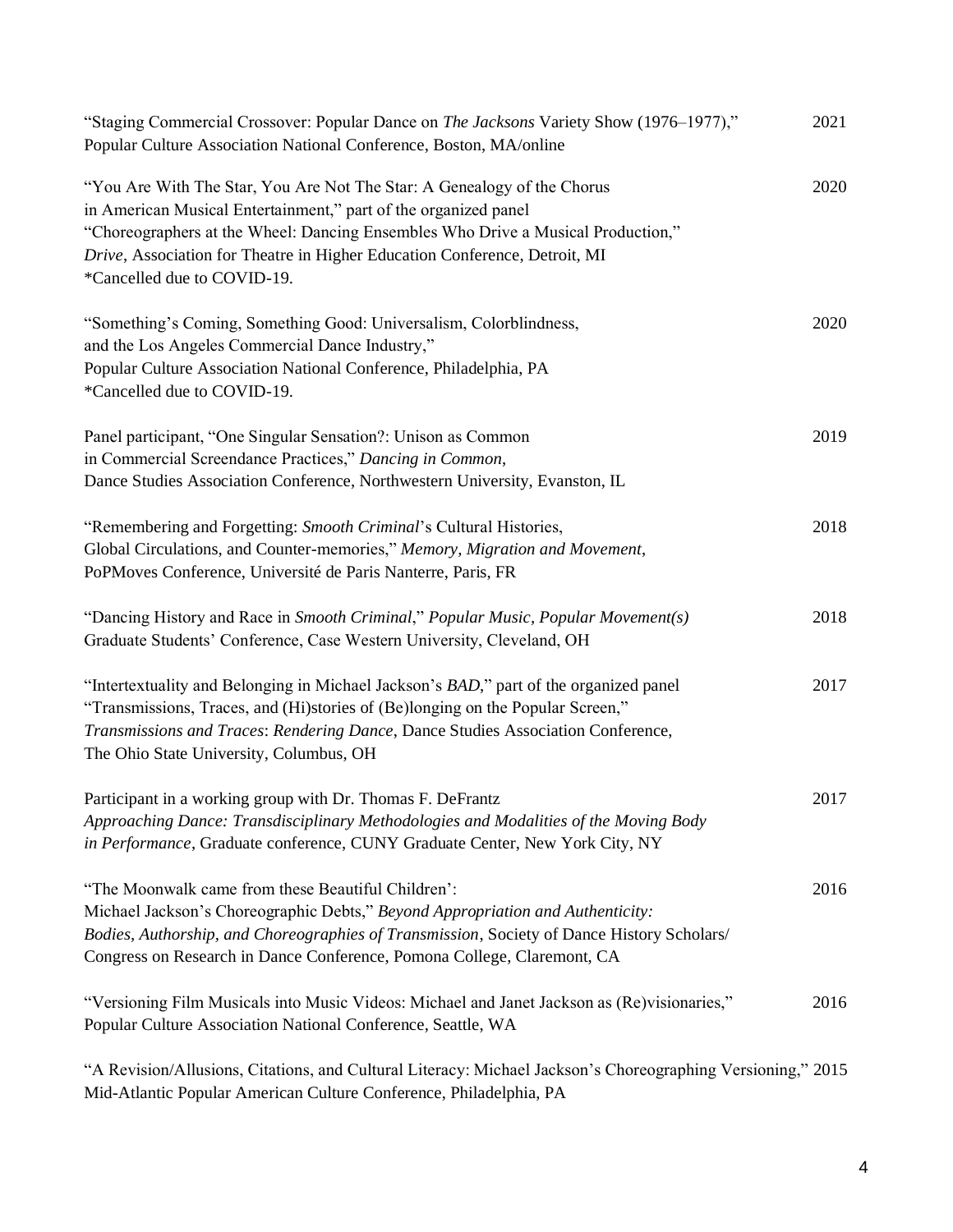| "Palpable Absence: Michael Jackson's Dancing Hologram,"                                       | 2015 |
|-----------------------------------------------------------------------------------------------|------|
| Popular Culture Association/American Culture Association National Conference, New Orleans, LA |      |
| "Michael Jackson Dances Black or White: Postmodernism, Race, and Kinesthetic Empathy,"        | 2014 |
| Popular Culture Association/American Culture Association National Conference, Chicago, IL     |      |
| "The History and Influences of Pop Superstar Michael Jackson,"                                | 2013 |
| Lebanese American University, Byblos, Lebanon                                                 |      |
| "Bad and Cool: Influence, Assimilation, and Appropriation in the Film West Side Story         | 2012 |
| and Michael Jackson's Music Video," Dance and the Social City,                                |      |
| Society of Dance History Scholars Conference, University of the Arts, Philadelphia, PA        |      |

#### **PUBLIC-FACING PUBLICATIONS**

"Ishmael Houston-Jones Residency at Temple." Guest post on Temple University's Dance Department Blog. Published March 24, 2017.

"Michael Jackson and 'Choreographic Versioning'." Critical dialogue and sharing of research with Dr. Willa Stillwater and Lisha McDuff of the *Dancing with the Elephant* Blog. Published February 11, 2016.

# **COPY EDITING WORK**

| Copy editor for doctoral student Ziying Cui's Dissertation Proposal                           | 2020            |
|-----------------------------------------------------------------------------------------------|-----------------|
| See copy editing experience under "Research Assistance"                                       | 2016-2019       |
| <b>SERVICE TO THE FIELD</b>                                                                   |                 |
| Current chair of the Americas node of PoP Moves,                                              | $2021$ -current |
| Currently also serving as an international committee member                                   |                 |
| and member of the finance committee                                                           |                 |
| Convener and moderator of Tiny PoP Moves Salons: Americas node                                | $2021$ -current |
| Program Committee member. Digital Sociality, PoP Moves Online Symposium.                      | *Fall 2022      |
| Program Committee member. Higher Ground: Mediating Popular Dance Histories,                   | 2020            |
| PoP Moves North American Conference, York University, Toronto, CA. Cancelled due to COV19.    |                 |
| Co-organizer. Investigating Borders and Boundaries of the Body,                               | 2018-2019       |
| Advanced Graduate Fellow's Conference at Center for the Humanities at Temple (CHAT).          |                 |
| Shared responsibilities included crafting a CFP, curating an interdisciplinary student panel, |                 |
| and inviting keynote speaker, Temple University, PA                                           |                 |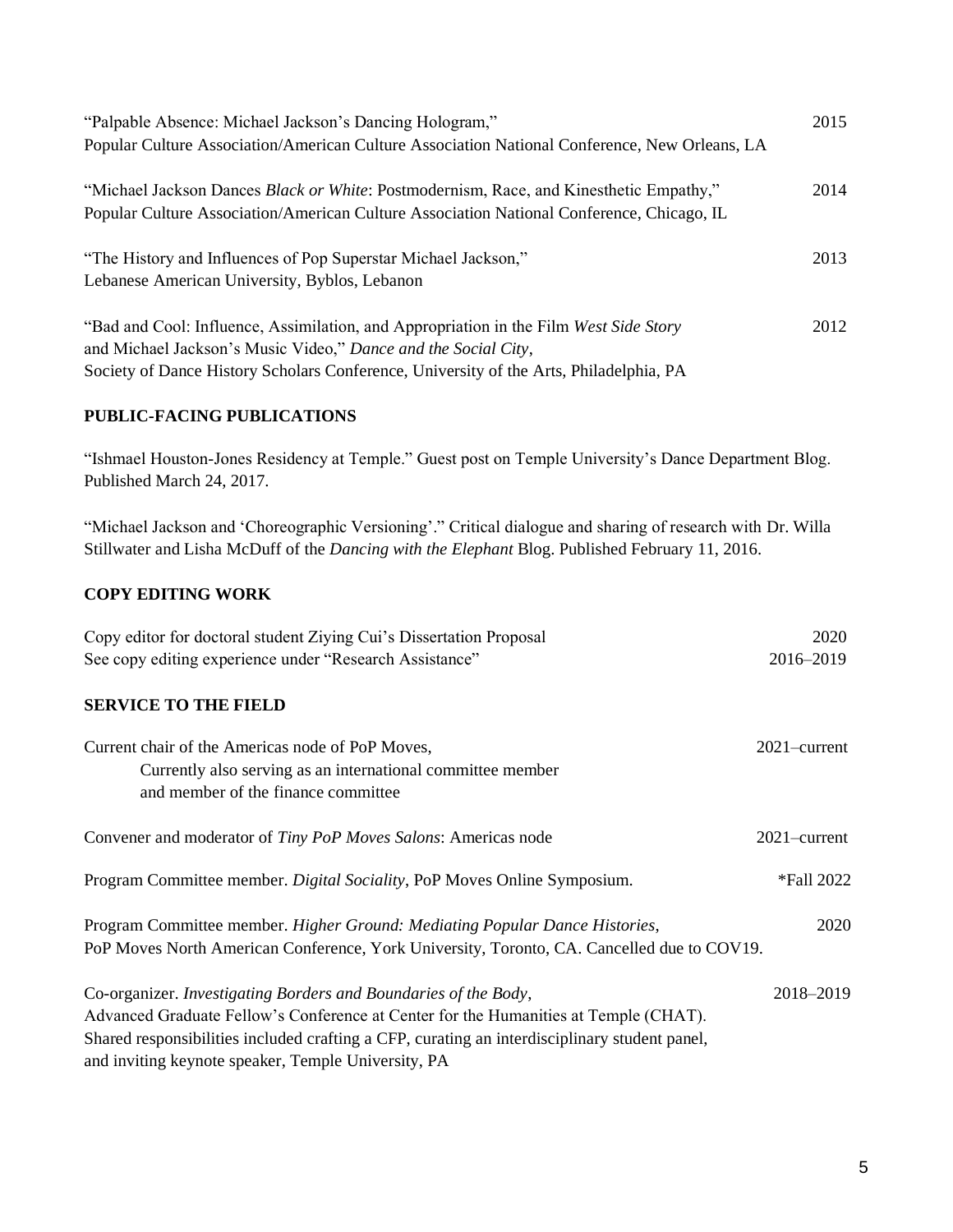| Co-facilitator with Dr. Carrie Stern, of a special session topic on Dance and Culture,<br>Popular Culture Association/American Culture Association conference, New Orleans, LA                                          | 2015                                                      |
|-------------------------------------------------------------------------------------------------------------------------------------------------------------------------------------------------------------------------|-----------------------------------------------------------|
| Service on the Conference Committee and Submission Panel<br>Society of Dance History Scholars/Congress on Research in Dance joint-conference,<br>Writing Dancing/Dancing Writing, The University of Iowa, Iowa City, IA | 2014                                                      |
| <b>RESEARCH ASSISTANCE</b>                                                                                                                                                                                              |                                                           |
| Dr. Mark Franko, Temple University<br>-Edited the bibliographies for essays in Choreographing Discourses: The Mark Franko Reader,<br>edited by Mark Franko and Alessandra Maria Nicifero (2018).                        | 2018-2020                                                 |
| Dr. Sherril Dodds, Temple University<br>-Edited the bibliographies and citations for all chapters in Oxford Handbook of Dance and Competition,<br>edited by Sherril Dodds (2018).                                       | 2015-2016                                                 |
| -Conducted research assistance on Michael Jackson and Dance Moms for Dodd's forthcoming monograph.                                                                                                                      |                                                           |
| Dr. Rebekah Kowal, The University of Iowa (informally appointed)<br>-Conducted research assistance on the topic of George Balanchine and his interest in Americana.                                                     | 2010                                                      |
| PROFESSIONAL MEMBERSHIPS                                                                                                                                                                                                |                                                           |
| PoPMoves, international research group on popular dance and performance<br>Dance Studies Association (DSA)<br>Popular Culture Association (PCA)<br>Society of Dance History Scholars                                    | 2019-current<br>2017-current<br>2013-current<br>2012-2016 |
| PROFESSIONAL AND PEDAGOGICAL DEVELOPMENT                                                                                                                                                                                |                                                           |
| Participation in Faculty Writing-intensive Course, Center for the Advancement of Teaching,<br>Temple University, Philadelphia, PA                                                                                       | 2020                                                      |
| Participation in "Can We Talk? Considering Diversity and Inclusion in the Classroom,"<br>Faculty Workshop, Center for the Advancement of Teaching, Temple University, Philadelphia, PA                                  | 2017                                                      |
| PRODUCTION AND ARTS AND CULTURE LEADERSHIP                                                                                                                                                                              |                                                           |
| Co-founder and co-curator of Iowa Screendance Festival, with Tori Lawrence,<br>in collaboration with Film Scene and Mission Creek Festival, Iowa City, IA                                                               | 2015                                                      |
| Producer of Oh Christ/SABOTAGE, Minnesota Fringe Festival, Minneapolis, MN                                                                                                                                              | 2014                                                      |
| Producer of Voices of Action: Women in Performance, Minnesota Fringe Festival, Minneapolis, MN                                                                                                                          | 2012                                                      |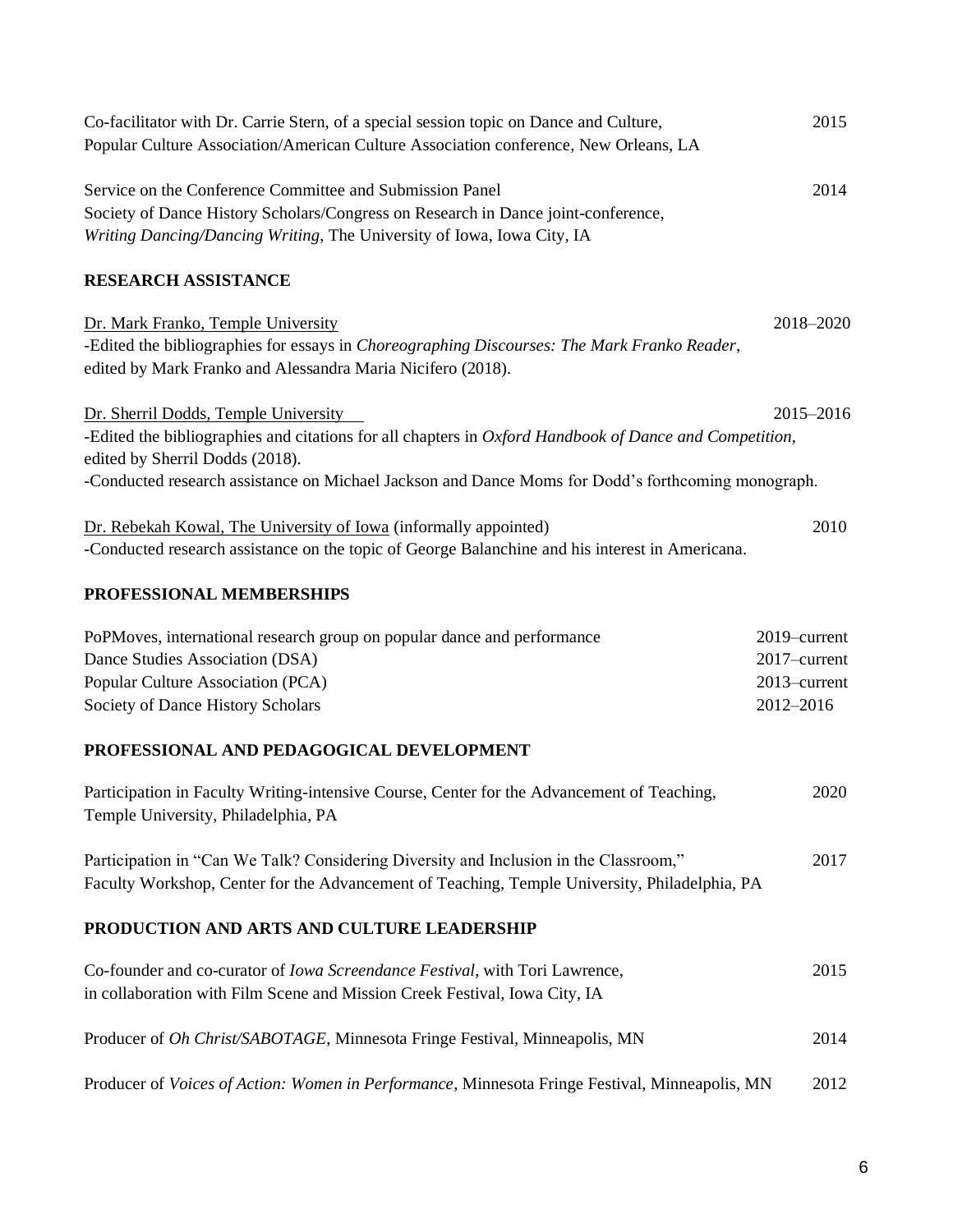| Board member of The James Gang, a non-profit organization, Iowa City, IA                                                                                                                                                                                                                                                                                              | $2011 - 2013$       |
|-----------------------------------------------------------------------------------------------------------------------------------------------------------------------------------------------------------------------------------------------------------------------------------------------------------------------------------------------------------------------|---------------------|
| Producer/curator of SuperArt: WIP3, festival featuring interdisciplinary panels and exhibitions<br>Public Space One, Iowa City, IA                                                                                                                                                                                                                                    | 2011                |
| Producer of On the Move: A Benefit Dance Concert Supporting Local Arts,<br>Old Brick Auditorium, Iowa City, IA                                                                                                                                                                                                                                                        | 2011                |
| Co-director of The Alley Cabaret, monthly late-night shows, sponsored by<br>UI Division of Performing Arts/Englert Theater, Iowa City, IA                                                                                                                                                                                                                             | 2009-2009           |
| Founder and artistic director of Arcanum Contemporary Dance, Omaha, NE                                                                                                                                                                                                                                                                                                | 2006-2007           |
| <b>SCREENDANCE FILMS</b>                                                                                                                                                                                                                                                                                                                                              |                     |
| Introspect.<br>Collaboration with cinematographer and editor Kaitlyn Busbee; music by Joshua Dumas<br>Screened March 2017, Philadelphia Screendance Festival, Performance Garage, Philadelphia, PA<br>Featured on The Film Lounge, December 2017, Iowa Public Television<br>Premiered March 2015, Iowa Screendance, Mission Creek Festival, Film Scene, Iowa City, IA | 2013-2015           |
| Pidgin/pigeon.<br>Collaboration with cinematographer Alex de la Pena<br>Screened March 2015, Iowa Screendance, Mission Creek Festival, Film Scene, Iowa City, IA<br>Screened November 2014, Culcalorus Film Festival, Wilmington, NC<br>Premiered September 2014, DANCE SHORTS, curated by The Physical Plant and STEEP,<br>Theatre Lab, New York City, NY            | 2011 (revised 2013) |
| PRODUCED CHOREOGRAPHY                                                                                                                                                                                                                                                                                                                                                 |                     |
| Neo-BS/The Tassel Dance, modern/contemporary quintet<br>Capacitance, improvised solo<br>Presented at Making Space Festival, produced by tbd. Dance Collective, Kaneko Studios, Omaha, NE                                                                                                                                                                              | 2017                |
| til you get, improvised solo<br>Presented at Talk the Temple, a curated evening of intermedia works, Englert Theater, Iowa City, IA                                                                                                                                                                                                                                   | 2015                |
| If I fall dance for eleven, in collaboration with the dancers of The Collective<br>Presented at The Collective's Spring Show, Baltimore Museum of Art, Baltimore, MD                                                                                                                                                                                                  | 2014                |
| Oh Christ/Masturbatory Dance, improvised solo<br>Presented at Minnesota Fringe Festival, Rarig Center, Minneapolis, Minnesota                                                                                                                                                                                                                                         | 2014                |
| Penitente/A New Dance about Old Ideas, solo improvisation                                                                                                                                                                                                                                                                                                             | 2014                |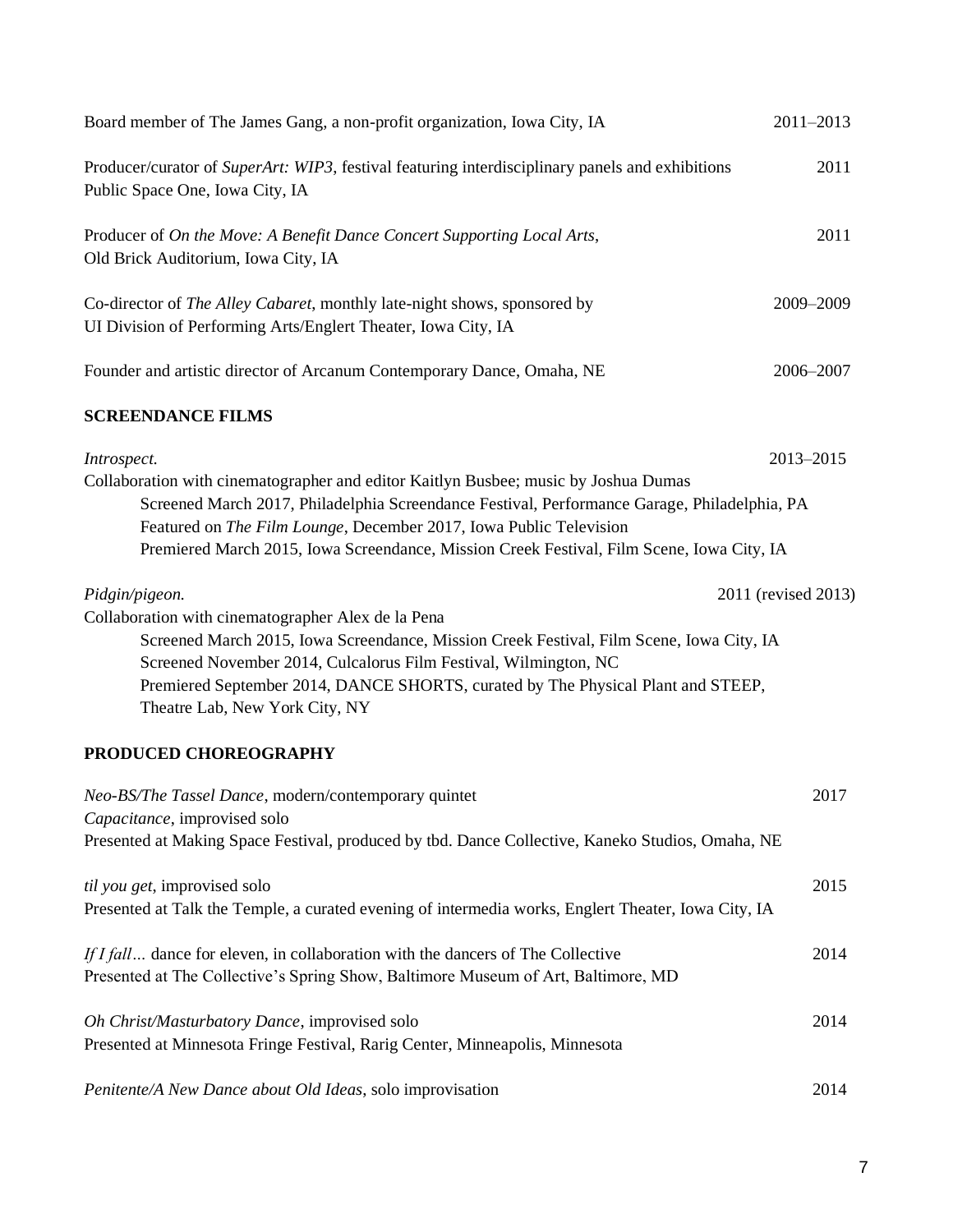| Residency Showing, Earthdance Creative Living, Plainfield, MA                                                                                                                                                                           |      |
|-----------------------------------------------------------------------------------------------------------------------------------------------------------------------------------------------------------------------------------------|------|
| Untitled Revisions (You/Me), duet in collaboration with Analia Alegre-Femenias<br>Presented at Day of Dance, produced by Tyler Nemmers, Dubuque, IA                                                                                     | 2014 |
| Byblos Pas de Quatre, ballet for students<br>Presented at International Dance Day Festival, Lebanese American University, Byblos, Lebanon                                                                                               | 2013 |
| The Broken Chord, in collaboration with director Sean Lewis<br>A Working Group Theater production, The Englert Theater, Iowa City, IA                                                                                                   | 2013 |
| $Oy$ Cristo, improvised solo<br>Presented at New Territory/Cuerpa de Dance Festival, University of Puerto Rico, San Juan, Puerto Rico                                                                                                   | 2013 |
| There's a hole in the wall (REMIX), a solo performance<br>Commissioned by Iowa City Community Supported Art, Presented at Public Space One, Iowa City, IA                                                                               | 2012 |
| There's a hole in the wall, improvised solo<br>Presented at Minnesota Fringe Festival, Rarig Center, Minneapolis, MN                                                                                                                    | 2012 |
| objet d'art, a dancefilm, installation, and solo performance<br>Presented at Public Space One, Iowa City, IA                                                                                                                            | 2012 |
| Elegy, a group work created in collaboration with the dancers at Creighton University<br>Presented in A Company of Dancers Spring Concert, Lied Center, Omaha, NE                                                                       | 2012 |
| Isadora Eat Your Heart Out!, improvised solo                                                                                                                                                                                            | 2012 |
| Presented at Lawrence Dance Festival, Lawrence Arts Center, Lawrence, KS<br>why do i dance? why do others dance/make dances? and why does it matter anyway?,<br>improvised solo                                                         | 2011 |
| Presented as part of You Come. We'll Show You What We Do-Minneapolis Chapter,<br>curated by Taja Will, Patrick's Cabaret, Minneapolis, MN                                                                                               |      |
| Isadora Eat Your Heart Out!, improvised solo<br>Presented at In the Axis: An Evening of Local Contemporary Dance,<br>curated by Poetic Rebound Performance Company, Center for the Performing Arts, Coralville, IA                      | 2011 |
| Les Etoiles, a two-part performance art reading of my historical romance novel<br>St. Vitus Dance, improvised solo with slide projector and tape<br>Presented as part of SuperArt: Works-In-Progress 3, Public Space One, Iowa City, IA | 2011 |
| Pidgin, improvised solo<br>Presented at Texas Dance Improvisation Festival, Northwest Vista College, San Antonio, TX                                                                                                                    | 2011 |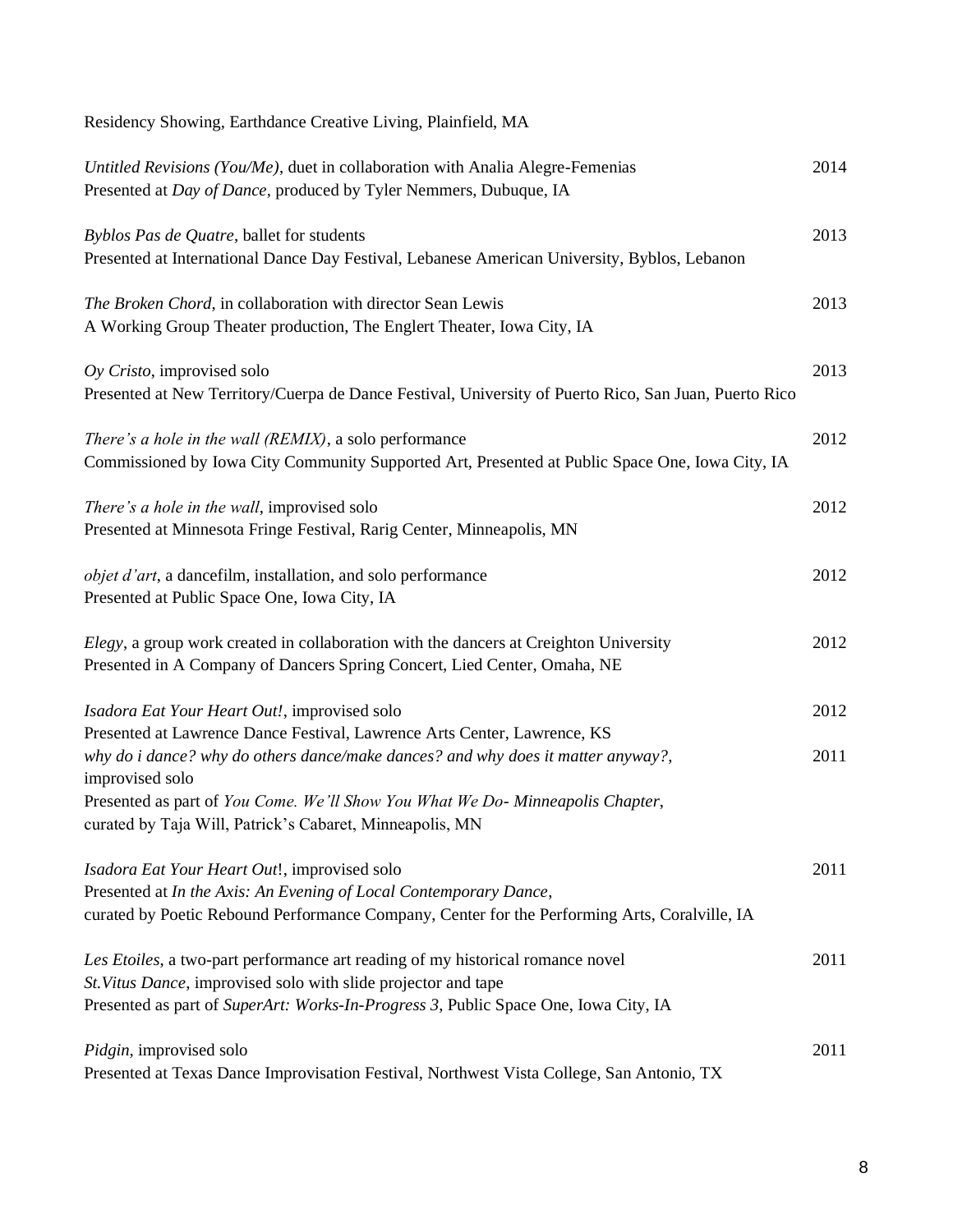| Pidgin, improvised solo                                                                                                                                                             | 2011 |
|-------------------------------------------------------------------------------------------------------------------------------------------------------------------------------------|------|
| Denae ins't a uvnierasl lganague, structured improvisation score for trio                                                                                                           |      |
| Presented at On the Move: Benefit Dance Concert Supporting Local Arts, Old Brick Church, Iowa City, IA                                                                              |      |
| Birds of Paradise, duet choreographed with Analia Alegre-Femenias                                                                                                                   |      |
| Presented at the following events and venues:                                                                                                                                       |      |
| New Territory: Cuerpa de Dance Festival, San Juan, PR                                                                                                                               | 2013 |
| Venus Envy Arts Festival, Bucktown Arts Center, Davenport, IA                                                                                                                       | 2011 |
| "Understanding why you are disappointed, a little embarrassed and keep making bad decisions,"<br>produced by Chris Masters, Judson Memorial Church and 100 Grand, New York City, NY | 2011 |
| The University of Iowa Department of Dance Alumni Event, Iowa City, IA                                                                                                              | 2011 |
| Dancing for Diversity fundraiser, First Unitarian Church, Davenport, IA                                                                                                             | 2011 |
| St. Vitus Dance, intermedia improvised solo                                                                                                                                         | 2010 |
| Presented at Performance Art Night, White Lightning Warehouse, Iowa City, IA                                                                                                        |      |
| LENS, site-specific, solo improvisation/video by Louis P. Zieja                                                                                                                     | 2010 |
| Presented at Artery 2010/Performance Art Festival, The Soap Factory, Minneapolis, MN                                                                                                |      |
| I don't feel it is necessary to know exactly what I mean, solo                                                                                                                      | 2010 |
| Presented at Renovate: A Choreographer's Evening, The Ritz Theater, Minneapolis, MN                                                                                                 |      |
| Abcess Ajar, stage specific solo                                                                                                                                                    | 2009 |
| Presented at John Munger's The Rabbit Show, Bryant Lake Bowl, Minneapolis, MN                                                                                                       |      |
| Pidgin, contemporary ballet solo                                                                                                                                                    | 2008 |
| Beach Blanket Barbie, female quartet                                                                                                                                                |      |
| Presented at Day of the Arts, Omaha Modern Dance Collective, Holland Center, Omaha, NE                                                                                              |      |
| Artemis, revision of ballet solo                                                                                                                                                    | 2007 |
| Intimations and Intuitions, group modern work                                                                                                                                       |      |
| Sea Change, modern ensemble work                                                                                                                                                    |      |
| The Echo Game, modern duet                                                                                                                                                          |      |
| Presented at Body Language: Arcanum Contemporary Dance Concert,                                                                                                                     |      |
| Jewish Community Center, Omaha, NE                                                                                                                                                  |      |
| Chasing Terpsichore, ballet trio                                                                                                                                                    | 2006 |
| Anadas, modern duet                                                                                                                                                                 |      |
| Clara and Leon, modern solo                                                                                                                                                         |      |
| One Hand on Earth, the Other Touching Sky, modern trio                                                                                                                              |      |
| Presented at Arcanum Contemporary Dance Concert, Creighton University, Omaha, NE                                                                                                    |      |
| Chasing Terpsichore, ballet trio to original music by Christopher Senseney                                                                                                          | 2007 |
| Presented at Omaha Dance Project, Jocelyn Art Museum, Omaha, NE                                                                                                                     |      |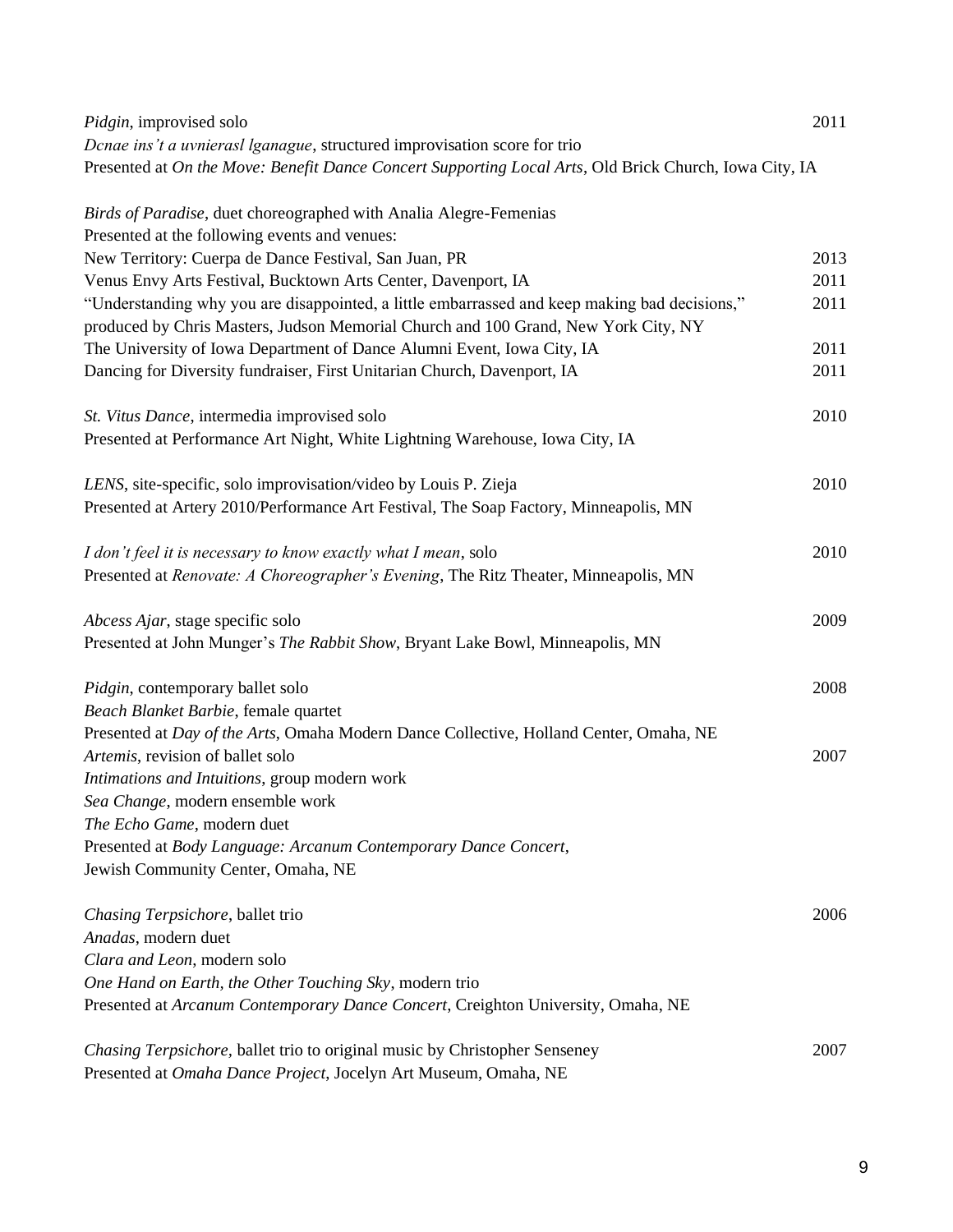| <i>Illuminations</i> , ballet ensemble work to original music by Christopher Senseney<br>Presented at Omaha Dance Project, Jocelyn Art Museum, Omaha, NE      | 2006      |
|---------------------------------------------------------------------------------------------------------------------------------------------------------------|-----------|
| Taut #3, ballet trio<br>Presented at A Concert of Dancers Spring Concert, Creighton University,<br>Lied Education Center for the Arts, Omaha, NE              | 2005      |
| <b>CREATIVE RESIDENCIES</b>                                                                                                                                   |           |
| Choreographic residency with The Collective, Baltimore, MD (one week duration)                                                                                | 2014      |
| Creative-in-Residence Program with Taja Will, Earthdance Creative Living Center,<br>Plainfield, MA (one week duration)                                        | 2014      |
| E MERGE Interdisciplinary Collaborative Residency, Earthdance Creative Living Center,<br>Plainfield, MA (two week duration)                                   | 2013      |
| <b>AWARDED ARTISTIC GRANTS</b>                                                                                                                                |           |
| Performance commission for ICCSA (Iowa City Community Supported Art)<br>subscription series created by Public Space One, Iowa City, IA                        | 2012      |
| HATHA YOGA CERTIFICATION AND TEACHING EXPERIENCE                                                                                                              |           |
| Certifications (500 hour-level teacher)<br>Yoga Alliance-approved 300-hour level Teacher Training.<br>Rishikesh Yog Peeth, six-week program, Rishikesh, India | 2014      |
| Yoga Alliance-approved 200-hour level Teaching Training.<br>James Miller Yoga, Iowa City, IA                                                                  | 2010-2011 |
| Yoga Teaching Experience<br>Cross-Cultural History of Yoga, lecture for Loom Yoga's Teacher Training Program,<br>Brooklyn, New York City, NY                  | 2014      |
| Living the Practice/Cross-Cultural History of Yoga, workshop/lecture,<br>Dive Deeper Summer Series, Heartland Yoga, Iowa City, IA                             | 2014      |
| Yoga instructor, Heartland Yoga, Iowa City, IA                                                                                                                | 2012-2015 |
| Yoga instructor, Robin's Nest Yoga Studio, Iowa City, IA                                                                                                      | 2011-2012 |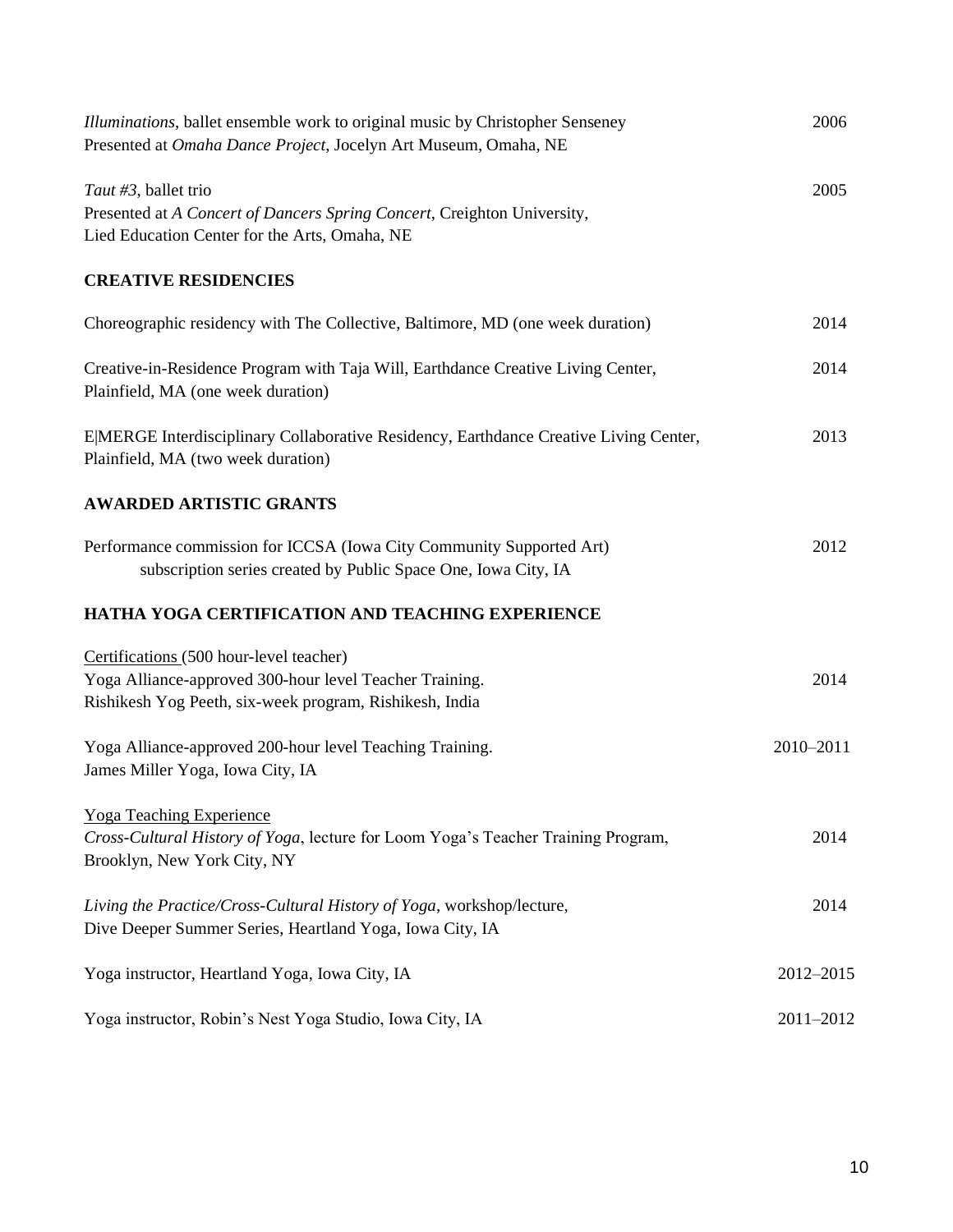# **DANCE TEACHING EXPERIENCE**

| Professional Workshops/Classes                                                                                                                           |               |
|----------------------------------------------------------------------------------------------------------------------------------------------------------|---------------|
| Contemporary/Modern Classes, part of "Mixed Bill" Dance Series                                                                                           | 2020          |
| Performance Garage, Philadelphia, PA                                                                                                                     |               |
| Contemporary/Modern Master Classes,                                                                                                                      | $2016 - 2019$ |
| Omaha Academy of Ballet, Omaha, NE                                                                                                                       |               |
| Summer Dance Intensive, yoga, ballet, variations, and pointe technique,<br>DeSales University, Center Valley, PA                                         | 2017          |
| Contemporary/Modern Class, Omaha Jewish Community Center, Omaha, NE                                                                                      | 2014          |
| Contemporary/Modern Class, The Collective, Baltimore, MD                                                                                                 | 2014          |
| Ballet Master Classes, International Dance Day Festival, Byblos, Lebanon                                                                                 | 2013          |
| Contemporary Ballet and Yoga, New Territory/Cuerpa de Dance,<br>week-long arts-exchange, University of Puerto Rico, San Juan, Puerto Rico                | 2013          |
| Compositional Improvisation Workshop, Lawrence Dance Festival,<br>Lawrence Arts Center, Lawrence, KS                                                     | 2012          |
| Day of Dance! : yoga, improvisation, contemporary/modern and choreography workshops,<br>co-produced with Maya Taylor, Robin Welch Studio Arts, Omaha, NE | 2011          |
| The Body Electric: Honing a Sense of Self,<br>Texas Dance Improvisation Festival, San Antonio, TX                                                        | 2011          |
| Movement Improvisation Master Class, Omaha Modern Dance Collective, Omaha, NE                                                                            | 2010          |
| Training the Multi-versed Dancer, Zenon Dance School, Minneapolis, MN                                                                                    | 2010          |
| Private Studios/Non-profit Academies/Public and Private Schools (K-12)                                                                                   |               |
| 360 Dance Studio, Willow Grove, PA                                                                                                                       | 2017-2019     |
| Master classes in ballet technique, intermediate and advanced levels                                                                                     |               |
| Omaha Jewish Community Center's Dance Program, Omaha, NE                                                                                                 | 2016          |
| Composition and modern classes, intermediate and advanced levels                                                                                         |               |
| Preucil School of Music, Iowa City, IA                                                                                                                   | 2014          |
| Creative Movement for preschoolers                                                                                                                       |               |
| Willowwind Montessori School, Iowa City, IA                                                                                                              | 2012-2013     |
| Movement Classes for preschool, K-2, and 3-6                                                                                                             |               |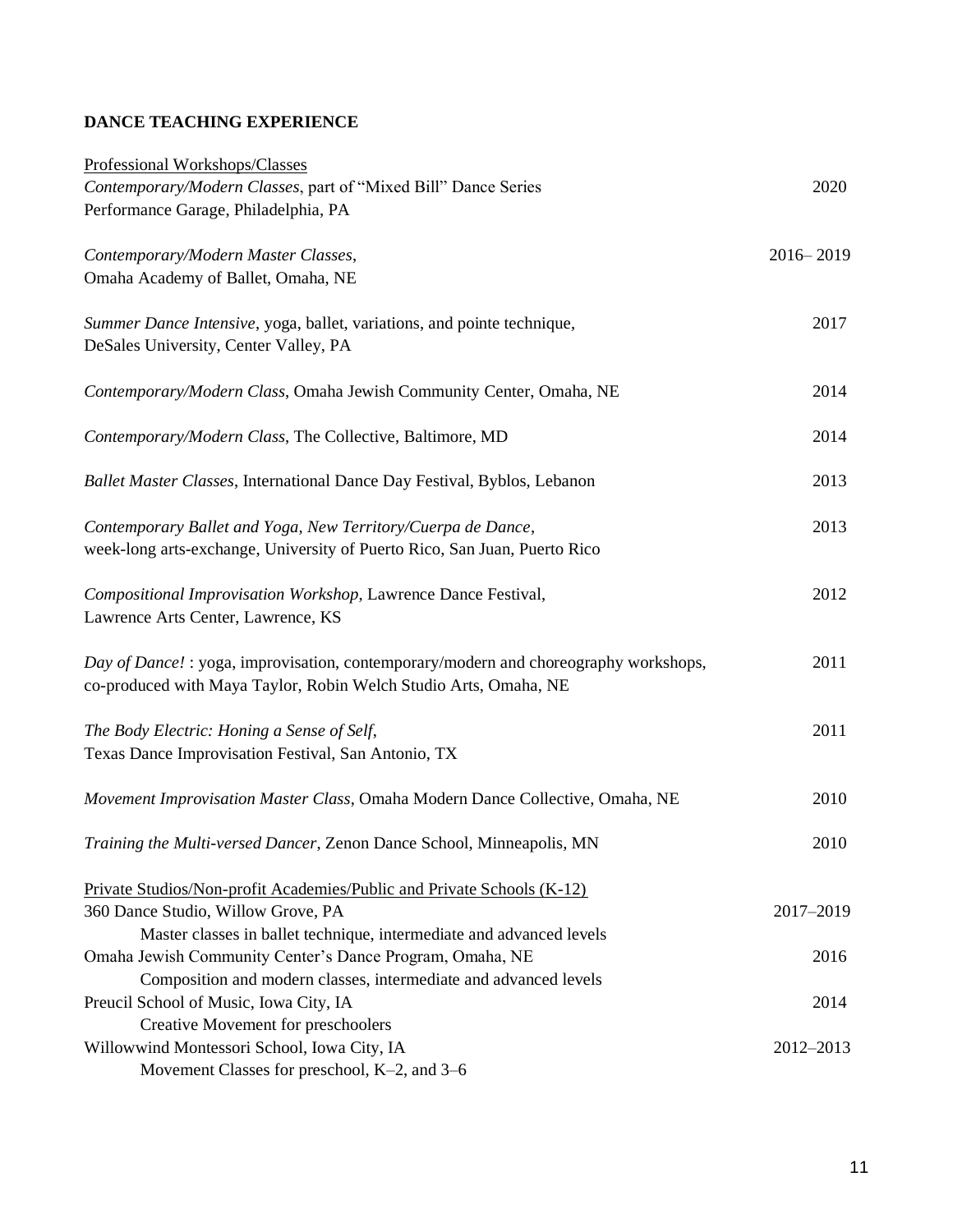| The University of Iowa Youth Ballet, Iowa City, IA                                                                              | 2012-2013 |
|---------------------------------------------------------------------------------------------------------------------------------|-----------|
| Advanced ballet and conditioning; recital dances                                                                                |           |
| Nolte Dance Academy, Iowa City, IA                                                                                              | 2010-2011 |
| Modern and ballet, intermediate and advanced levels; recital dances                                                             |           |
| Helmer Dance, Hudson, WI                                                                                                        | 2009-2010 |
| Three levels of ballet technique, intermediate and advanced levels                                                              |           |
| Synergy Tech Performing Arts Center, Omaha, NE                                                                                  | 2009      |
| Three contemporary master classes, intermediate level                                                                           |           |
| Nebraska Dance Camp, Halsey, NE                                                                                                 | 2007      |
| Modern technique, beginning, intermediate, and advanced levels                                                                  |           |
| Omaha Academy of Ballet Summer Intensives, Omaha, NE                                                                            | 2006      |
| Teen modern, intermediate ballet, pre-teen modern                                                                               |           |
| Omaha Academy of Ballet, Omaha, NE                                                                                              | 2005-2007 |
| Creative movement, teen/adult modern, substitute for advanced ballet technique                                                  |           |
| and advanced pointe; recital dances                                                                                             |           |
| Omaha Jewish Community Center's Dance Program, Omaha, NE                                                                        | 2006-2007 |
| Three levels of pre-ballet and teen leaps/turns; recital dances                                                                 |           |
| The Artery, an arts education non-profit, Omaha, NE                                                                             | 2006-2007 |
| Creative movement for K-3, 3-6, throughout Omaha Public Schools                                                                 |           |
| The Artery "Dancing Classrooms", Omaha, NE                                                                                      | 2006-2007 |
| Three semesters of ballroom dance, grades 5 and 6, Omaha Public Schools                                                         |           |
| <b>SELECT PERFORMANCE EXPERIENCE</b>                                                                                            |           |
| Spring Forth, Improvisation with percussionist Paul Fejo<br>Inhale Performance Series, CHI Movement Arts/KYDL, Philadelphia, PA | 2022      |
| Dance Works in Progress in the Sculpture Garden, Megan Flynn Dance Company,<br>Delaware Art Museum, Wilmington, DE              | 2020      |
| Entangled, dance film by Christina Eltvedt, screened as part of Dance Shorts,<br>curated by The Physical Plant, Online Festival | 2020      |
| Entangled, duet by Christina Eltvedt, HATCH Presenting Series,                                                                  | 2019      |
| Jennifer Muller/The Works Studio, New York City, NY                                                                             |           |
|                                                                                                                                 |           |
| Errant Limbs, ensemble work by Leslie Bush, Ruba/Bush Dance,                                                                    | 2018      |
| Philadelphia Fringe Festival, Philadelphia, PA                                                                                  |           |
|                                                                                                                                 |           |
| Threads of Perception, Christina Eltvedt's MFA Thesis Concert,                                                                  | 2017      |
| MAAS Building, Philadelphia, PA                                                                                                 |           |
|                                                                                                                                 |           |
| It's only flirting, improvised duet with Amy Lynne Barr                                                                         | 2017      |
| A Series of Informal Events, hosted by The Naked Stark, Mascher Space, Philadelphia, PA                                         |           |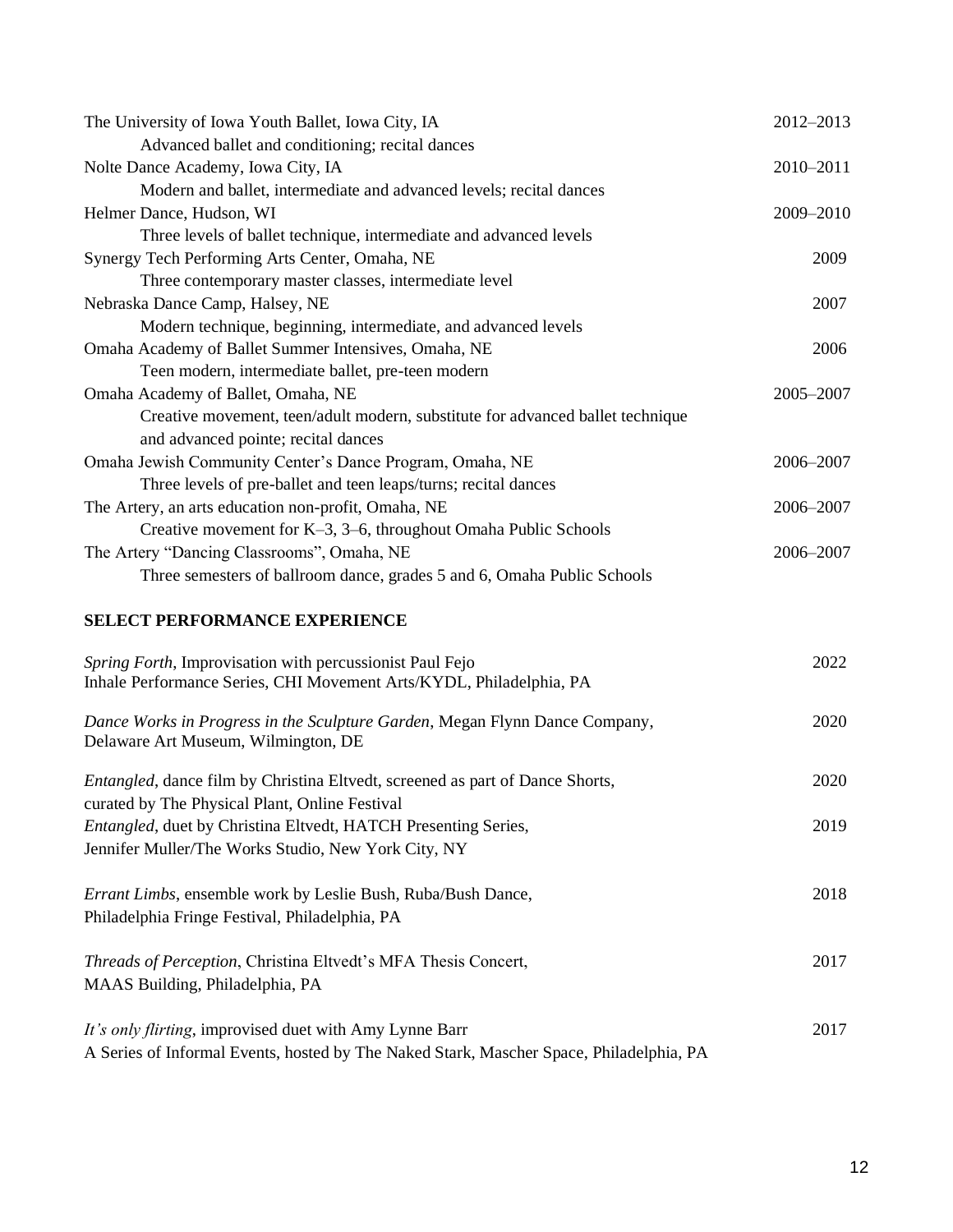| Everyday Saturdays, Lela Aisha Jones/FLYGround,<br>Reflection/Response Commissioned Concert, Temple University, Philadelphia, PA                                | 2017 |
|-----------------------------------------------------------------------------------------------------------------------------------------------------------------|------|
| In a Perfect World, Ishmael Houston-Jones,<br>Temple University Guest Artist Residency and Concert, Philadelphia, PA                                            | 2017 |
| Dreams, (performer and choreographic collaborator) with tbd. Dance Collective,<br>Under the Radar Festival, Omaha, NE                                           | 2016 |
| Her Truth, Her Story, modern dance concert by Nichol Mason-Lazenbury,<br>Encore Space at Motion 41, Omaha, NE                                                   | 2016 |
| One Minute, One Hour, One Day, dance film by Nik Fackler<br>with choreography by Kat Fackler and Stephanie Huettner,<br>KANEKO studios, Omaha, NE               | 2016 |
| Man and Woman with Plants, dance film by Tori Lawrence                                                                                                          | 2015 |
| Katie Feels Guilty about Library Fines, duet by Charlotte Adams<br>New Territory/Cuerpa de Dance Festival, University of Puerto Rico, San Juan, PR              | 2013 |
| Ephiphanarie Cinematique, collaborative film and installation,<br>E MERGE Interdisciplinary Residency Program,                                                  | 2013 |
| Earthdance Creative Living Center, Plainfield, MA<br>Winter's Breath, dance film by Joshua Dumas and Fannie Hungerford                                          | 2012 |
| The Tallest Tree in Paradise, dance trio by Lynn Andrews<br>Voices of Action: Women in Performance, Minnesota Fringe Festival,<br>Rarig Center, Minneapolis, MN | 2012 |
| Mirrors are just Water Specified, dance film by Joshua Dumas and Fannie Hungerford                                                                              | 2011 |
| Untitled dance, choreography by Mareva Minerba,<br>Carnival of Hearts Arts and Crafts Festival, Iowa City, IA                                                   | 2010 |
| Fundraiser for Rosy Simas Danse, choreography and improvisational scores by Simas,<br>Red Eye Theater, Minneapolis, MN                                          | 2010 |
| Fundraiser for choreographer Taja Will, improvisational structure and scores by Will,<br>Fallout Arts Center, Minneapolis, MN                                   | 2010 |
| When I want a drink I want it, performance directed by Emily Gastineau,<br>Fallout Arts Center, Minneapolis, MN                                                 | 2010 |